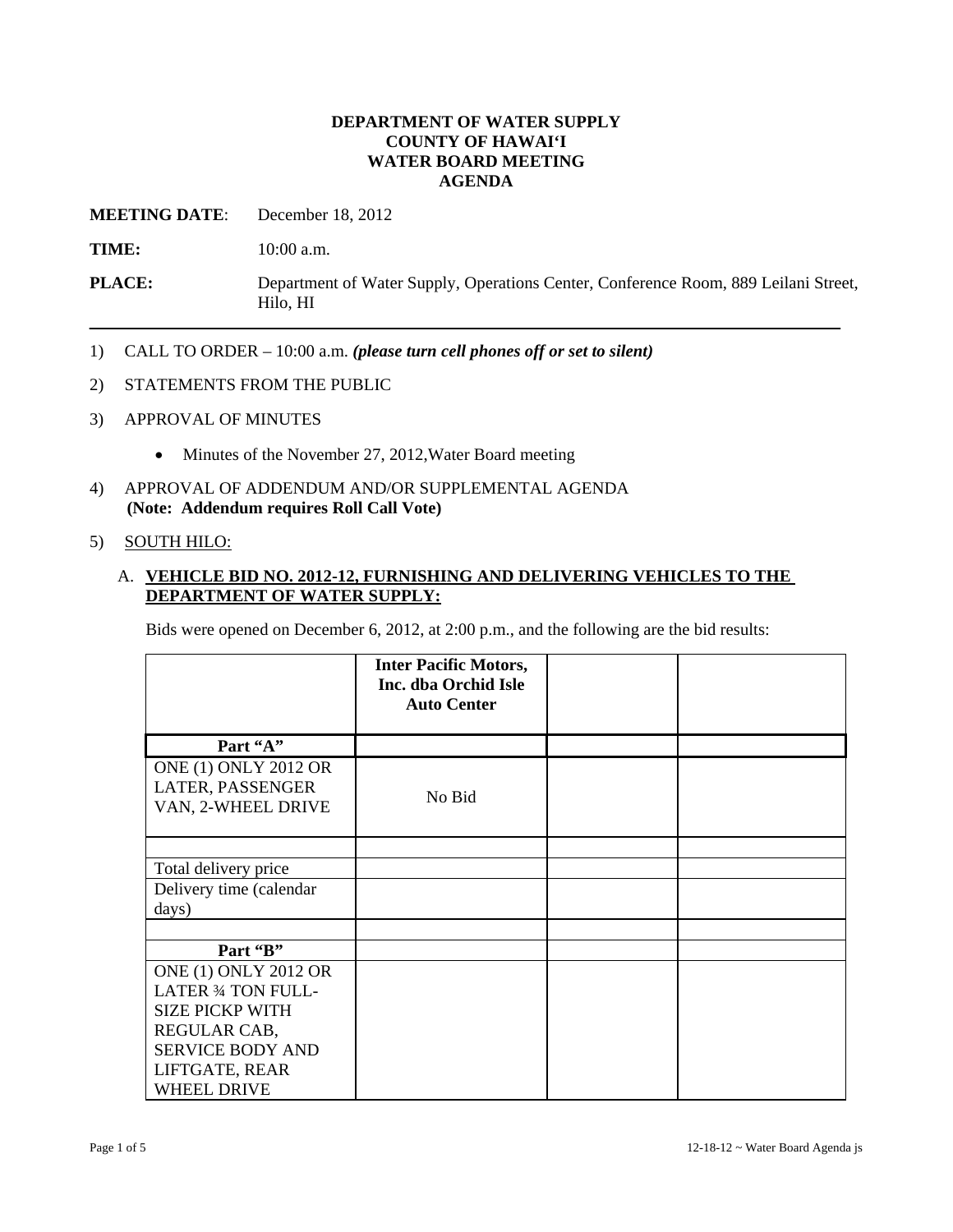| Total delivery price                                                                                           | \$35,096.00 |  |
|----------------------------------------------------------------------------------------------------------------|-------------|--|
| Delivery time (calendar<br>days)                                                                               | 210         |  |
| Part "C"                                                                                                       |             |  |
| <b>ONE (1) ONLY 2012 OR</b><br><b>LATER 1 TON CREW</b><br>CAB, SERVICE BODY<br>AND LIFTGATE, 4-<br>WHEEL DRIVE |             |  |
| Total delivery price                                                                                           | \$41,778.00 |  |
| Delivery time (calendar<br>days)                                                                               | 210         |  |

RECOMMENDATION: It is recommended that the Board award VEHICLE BID NO. 2012-12, FURNISHING AND DELIVERING VEHICLES TO THE DEPARTMENT OF WATER SUPPLY**,** to Inter Pacific Motors, Inc. dba Orchid Isle Auto Center, for Parts B and C at a total cost of \$76,874.00, and that either the Chairperson or the Vice-Chairperson be authorized to sign the contract subject to approval of the contract as to form and legality by Corporation Counsel.

For Part A, no bids were received, and staff shall obtain quotations in the best interest of the Department.

## 6) NORTH KONA:

# A. **AMENDMENT TO AGREEMENT REGARDING DEVELOPMENT OF SOUTH WAI'AHA SYSTEM AND AMENDMENT TO AGREEMENT REGARDING DEVELOPMENT OF NORTH WAI'AHA SYSTEM:**

*(Deferred at the November 27, 2012, Board meeting.)* 

RECOMMENDATION: It is recommended that this matter be withdrawn, as on November 14, 2012, Kohanaiki Shores, LLC, submitted a revised agreement for consideration.

# B. **AMENDED AND RESTATED AGREEMENT REGARDING DEVELOPMENT OF SOUTH WAI'AHA WATER SYSTEM AND TERMINATION OF THE AGREEMENT REGARDING THE DEVELOPMENT OF THE NORTH WAI'AHA WATER SYSTEM:**

*(This Item is being reconsidered, per the Water Board's vote at the November 27, 2012, Board meeting.)* 

The developers of the South Wai'aha System and North Wai'aha System, Wai'aha System, LLC and Wai'aha System II, LLC, respectively, would like to amend the existing agreements. There will be new members, as previous members of each agreement have executed "redemption agreements," releasing them from the respective agreements. There will be one amended agreement inclusive of both existing agreements identifying the terms and members of the agreement. The parties to this proposed Amended Agreement are the Water Board of the County of Hawai'i, Waiaha System, LLC, Waiaha System II, LLC and Kohanaiki Shores, LLC.

RECOMMENDATION: A recommendation will be provided at the meeting.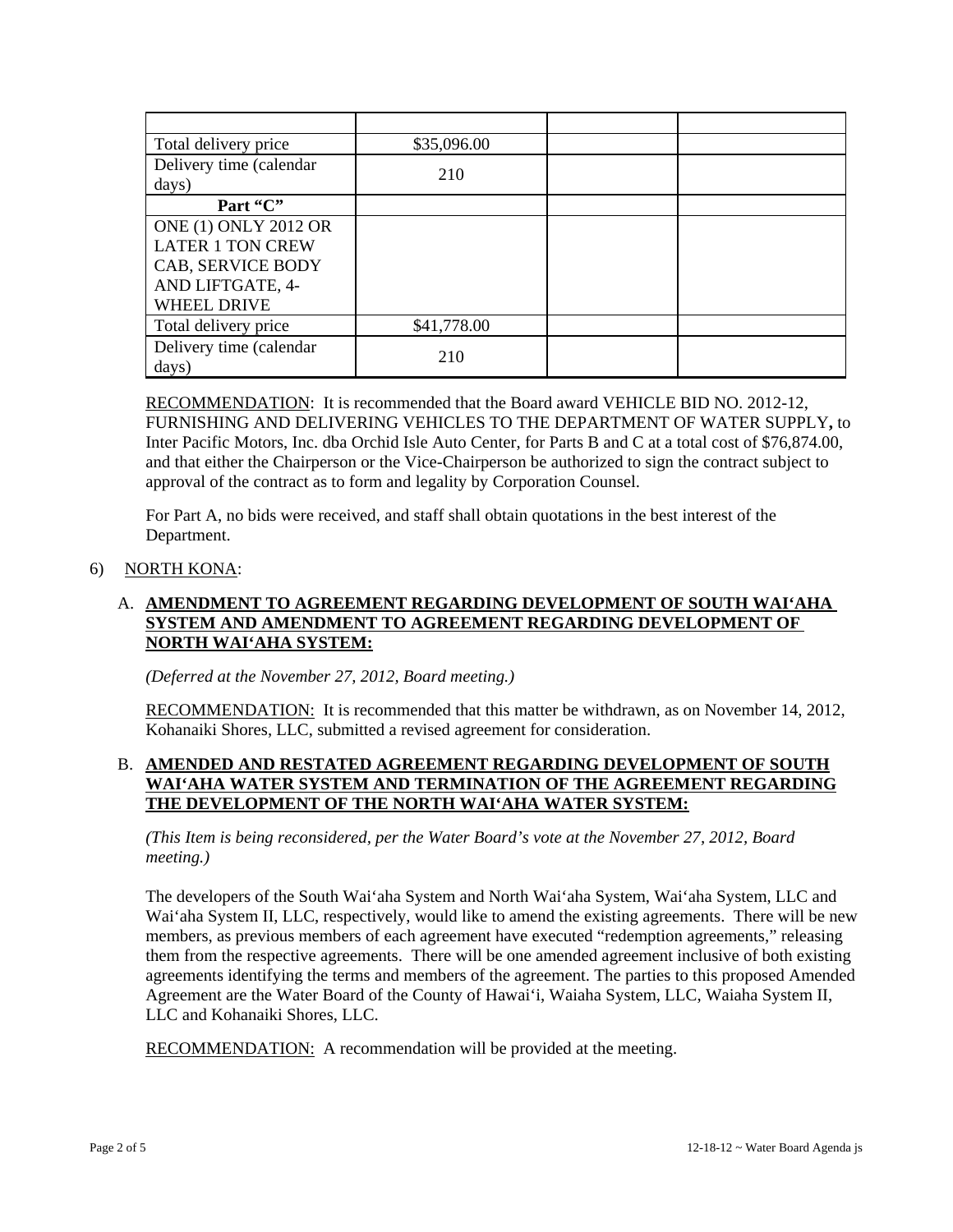# **C. EXECUTIVE SESSION: RE: AMENDED AND RESTATED AGREEMENT REGARDING DEVELOPMENT OF SOUTH WAI'AHA WATER SYSTEM AND TERMINATION OF THE AGREEMENT REGARDING THE DEVELOPMENT OF THE NORTH WAI'AHA WATER SYSTEM:**

The Water Board anticipates convening an executive meeting, closed to the public, pursuant to Hawai'i Revised Statutes, under 92-5(a)(4) to consult with the Water Board's attorney on questions and issues pertaining to the Water Board's powers, duties, privileges, immunities and liabilities. A two-thirds vote, pursuant to HRS Section 92-4, is necessary to hold an executive meeting.

# D. **FIRST SUPPLEMENTAL WELL DEVELOPMENT AGREEMENT DATED AUGUST 12, 2009; PALANI WELL (TMK: 7-4-002:008):**

The developers Lanihau Properties, LLC, West Hawaii Business Park, LLC, and Palani Ranch Company, Inc. ("Owners") request an extension of the "Completion Deadline" identified in Section 1(b) of the First Supplemental Well Development Agreement dated August 12, 2009 ("Agreement"), due to circumstances beyond the control of the Owners. The original "Completion Deadline" as specified in the Agreement was December 31, 2011 and the request as allowed by the Agreement, would change the "Completion Deadline" to June 30, 2014.

DWS Staff has been kept apprised of the situation and has no objections to the extension request. All other requirements and conditions of the Agreement will remain unchanged.

**RECOMMENDATION:** It is recommended that the Board approve the extension request to change the "Completion Deadline" as defined in the First Supplemental Well Development Agreement from December 31, 2011, to June 30, 2014.

## 8) MISCELLANEOUS:

## A. **DEDICATION OF WATER SYSTEMS:**

The Department has received the following documents for action by the Water Board. The water systems have been constructed in accordance with the Department's standards and are in acceptable condition for dedication.

## **1. GRANT OF EASEMENT AND BILL OF SALE**

 Frenz Subdivision Subdivision Application No. 11-001101 Grantor/Seller: Frenz Family Trust, Bruce J. Frenz and David M. Frenz Tax Map Key: (3) 2-4-070:001 No. of Lots: 2 Zoning: A-3a, RS-40 Facilities Charge: \$5,500.00 Date Paid: 9/24/2012 Final Inspection Date: 10/15/2012 Water System Cost: \$65,570.00

## **2. GRANT OF EASEMENT**

 The Shores at Kohanaiki Subdivision Subdivision No. 06-000327 Grantors: Kohanaiki Shores, LLC Tax Map Key: (3) 7-3-009:016, 7-3-063:001-006, 008, 011, 013 and 014; 7-3-064:001-020 and 023; 7-3-064:001-055, 059-068; 7-3-068:001-004 (Formerly 7-3-009:009 and 7-3-009:016)

## **3. BILL OF SALE**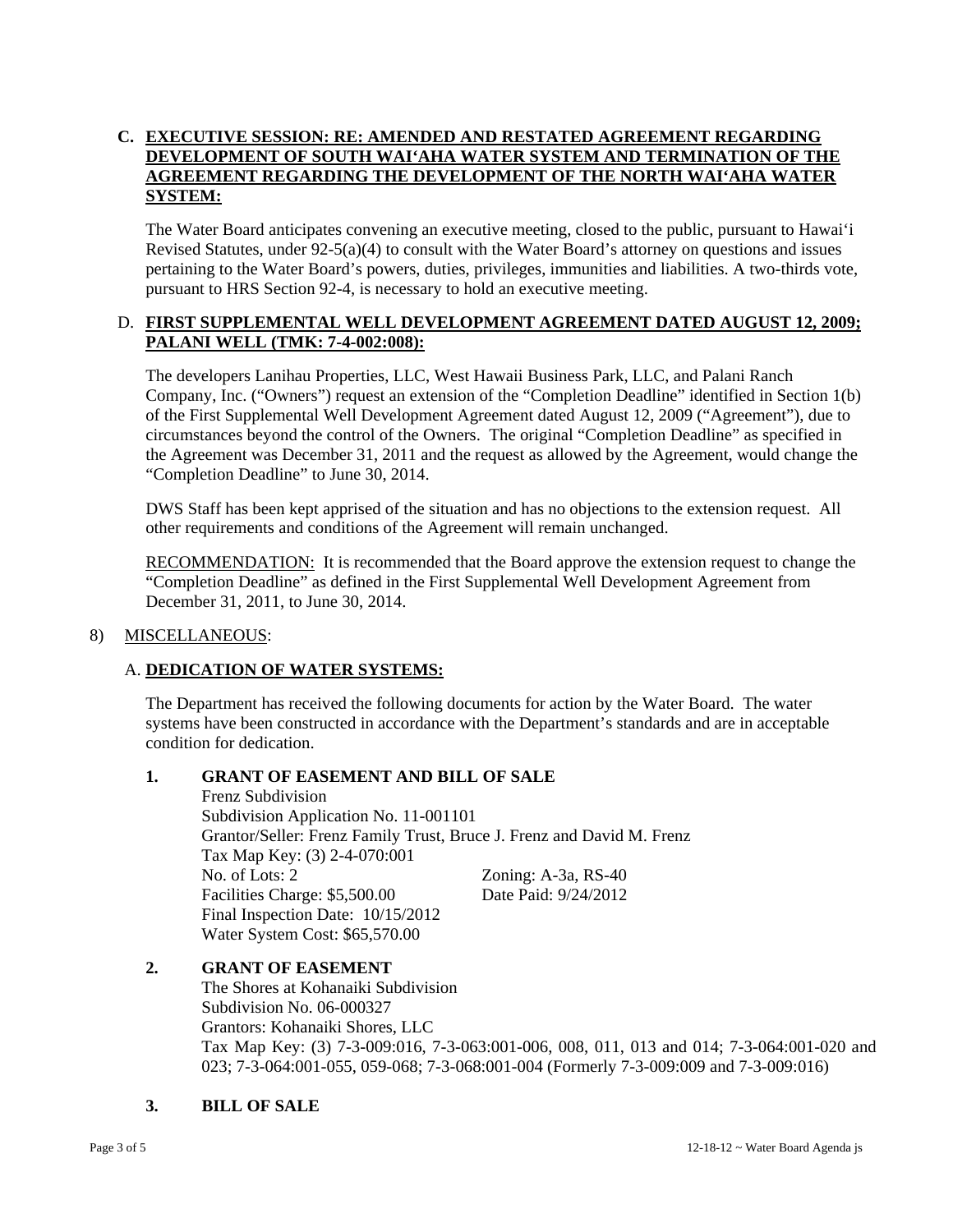The Shores at Kohanaiki Subdivision Subdivision No. 06-000327 Sellers: Kohanaiki Shores, LLC Tax Map Key: (3) 7-3-009:016, 7-3-063:001-006, 008, 011, 013 and 014; 7-3-064:001-020 and 023; 7-3-064:001-055, 059-068; 7-3-068:001-004 (Formerly 7-3-009:009 and 7-3-009:016) No. of Lots: 112, Road Lot A-F Zoning: V-1.25a, DV-10, RM-3, RS-10, ML-10, and Open Facilities Charge: \$477,380.00 Date Paid: 3/17/2008 Final Inspection Date: *TBA* Water System Cost: *TBA*

RECOMMENDATION: It is recommended that the Water Board accept these documents subject to the approval of the Corporation Counsel, and that either the Chairperson or the Vice-Chairperson be authorized to sign the documents.

# B. **AD HOC FINANCE COMMITTEE REPORT:**

The Water Board's Ad Hoc Finance Committee Chairperson, Mr. Art Taniguchi, has been investigating the three focus areas (DWS's policies on credit card use, cash control and vehicle take-home), which encompass the scope of the Committee's work. At this meeting, the Committee may do the following:

 Discussion of DWS's cash handling procedures and proposed changes. Discussion may include a possible switchover to Oahu's billing system.

## C. **ENERGY MANAGEMENT ANALYST UPDATE:**

The Energy Management Analyst will provide an update on significant changes or noteworthy areas relating to energy use and the Department's Green Initiatives.

## D. **MONTHLY PROGRESS REPORT**:

Submission of Progress Report of Projects by the Department. Department personnel will be available to respond to questions by the Board regarding the status/progress of any project.

## E. **REVIEW OF MONTHLY FINANCIAL STATEMENTS:**

Submission of financial statements and information relating to the financial status of the Department. Department personnel will be available to respond to questions by the Board relating to the financial status of the Department.

## F. **MANAGER-CHIEF ENGINEER'S REPORT:**

The Manager-Chief Engineer will provide an update or status on the following:

- 1) Palani Road Transmission Waterline Project
- 2) Kawailani Tank update
- 3) Pu'ukala/Kona Ocean View Properties Subdivision Improvement District Update
- 4) Public Information and Education Specialist Update
- 5) Recognition of Service Retirements

## G. **BOARD MEMBERS' SERVICE:**

Section 13-4(d) of the County Charter allows a Board Member whose term has expired to serve an additional 90 days or until a successor is appointed and confirmed, whichever comes first.